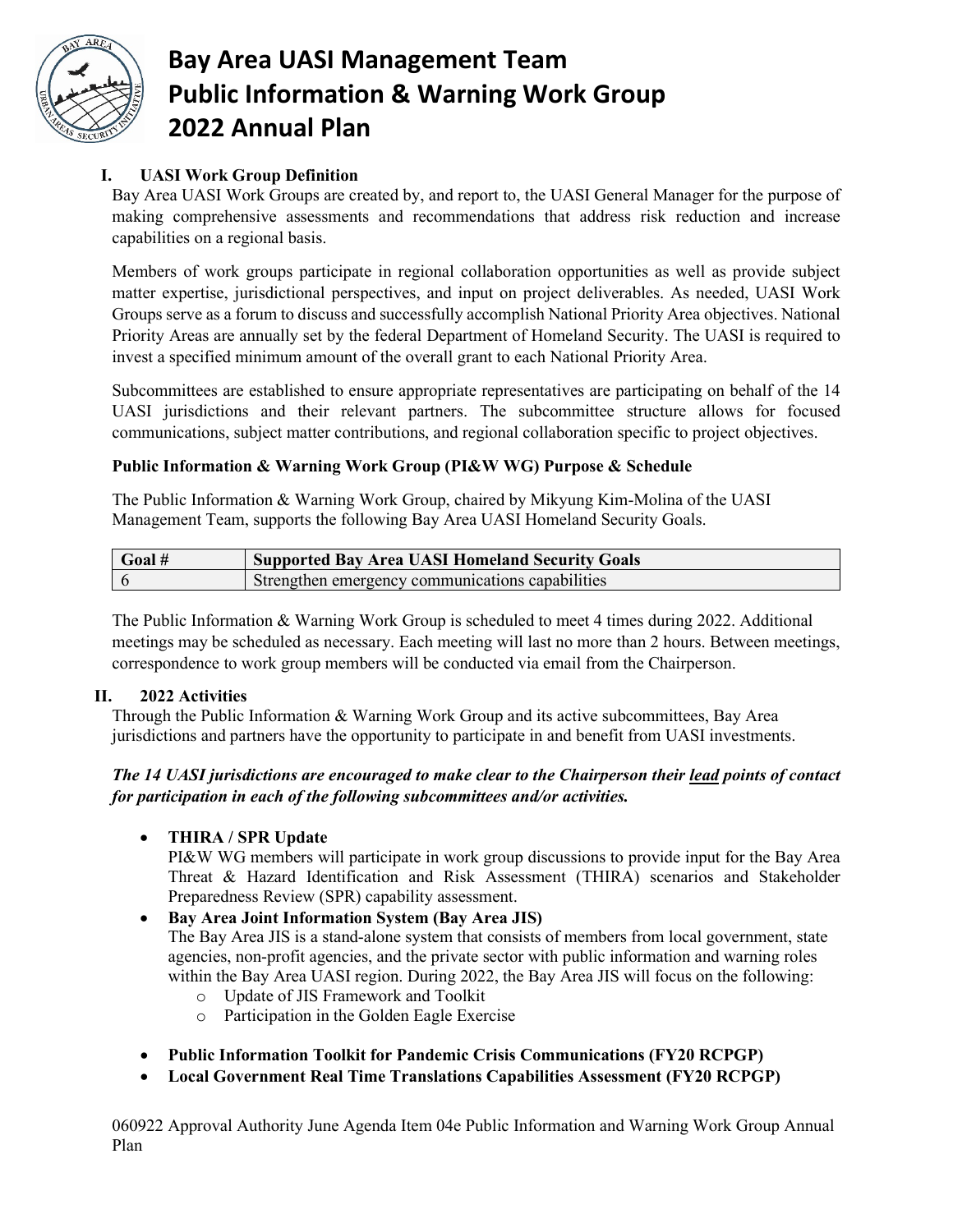

## **Bay Area UASI Management Team Public Information & Warning Work Group 2022 Annual Plan**

- **ALERTtheBay.org Locally Customized Promotional Campaigns**
- **Mass Notification Seminar Planning Team** During 2022, this subcommittee will contribute to the development, execution, and follow up of a mass notification seminar.

Through participation in these projects, Work Group members will ensure each UASI jurisdiction and their relevant partners receive the benefits of the UASI's project investments and regional collaboration. These regional projects are designed to build upon and sustain capabilities built in prior years such as establishment of the Bay Area JIS.

### **III. Coordination with the Bay Area Training and Exercise Program**

The Public Information & Warning Work Group and its subcommittees will promote and participate in training offerings by the Bay Area Training and Exercise Program (BATEP). Quarterly, or as requested, the BATEP staff will provide an update to the Work Group regarding the ongoing training and exercise activities being coordinated for the Bay Area.

**Golden Eagle Exercise:** Throughout 2022, BATEP intends to allow jurisdictions an opportunity to exercise critical transportation and pandemic preparedness capabilities. These will incorporate an exercise of the Bay Area Joint Information System as well as local public information and warning functions. *Public Information and Warning Work Group members and subcommittee members are encouraged to confirm their jurisdiction has appropriate representatives participating in the exercise planning team.* Questions or interest regarding the Golden Eagle Exercise may be directed to [corinne.bartshire@sfgov.org.](mailto:corinne.bartshire@sfgov.org)

### **IV. Roles and Responsibilities**

*Members of the work group* are expected to attend scheduled work group meetings to:

- Provide subject matter expertise and jurisdictional perspectives
- Coordinate appropriate participation by staff within their jurisdiction for regional workshops, relevant trainings, and other events coordinated by this work group and its subcommittees
- Offer input to ensure relevant and quality outcomes of UASI investments
- Participate in the review of draft and final project deliverables
- Engage in regional collaboration opportunities and report updates to their leadership.

### *Subcommittee members* are expected to:

- Attend scheduled subcommittee meetings and respond to subcommittee correspondence
- Advise on project goals and deliverables to ensure regional benefit
- Coordinate appropriate participation by their organization in facilitated conversations, regional workshops, and exercises to maximize regional collaboration

### **V. Future Focus Areas / Project Ideas**

The following are focus areas for the Public Information  $\&$  Warning Work Group to consider approaching through regional coordination in future years:

- Develop guidance for categories, different types of alerting mechanisms, and suggestions on when to use each method in an emergency (triggers)
- Develop suggested guidance for coordinating alerts across jurisdictions
- Develop and share pre-scripted messages and standardized alerting template language

060922 Approval Authority June Agenda Item 04e Public Information and Warning Work Group Annual Plan